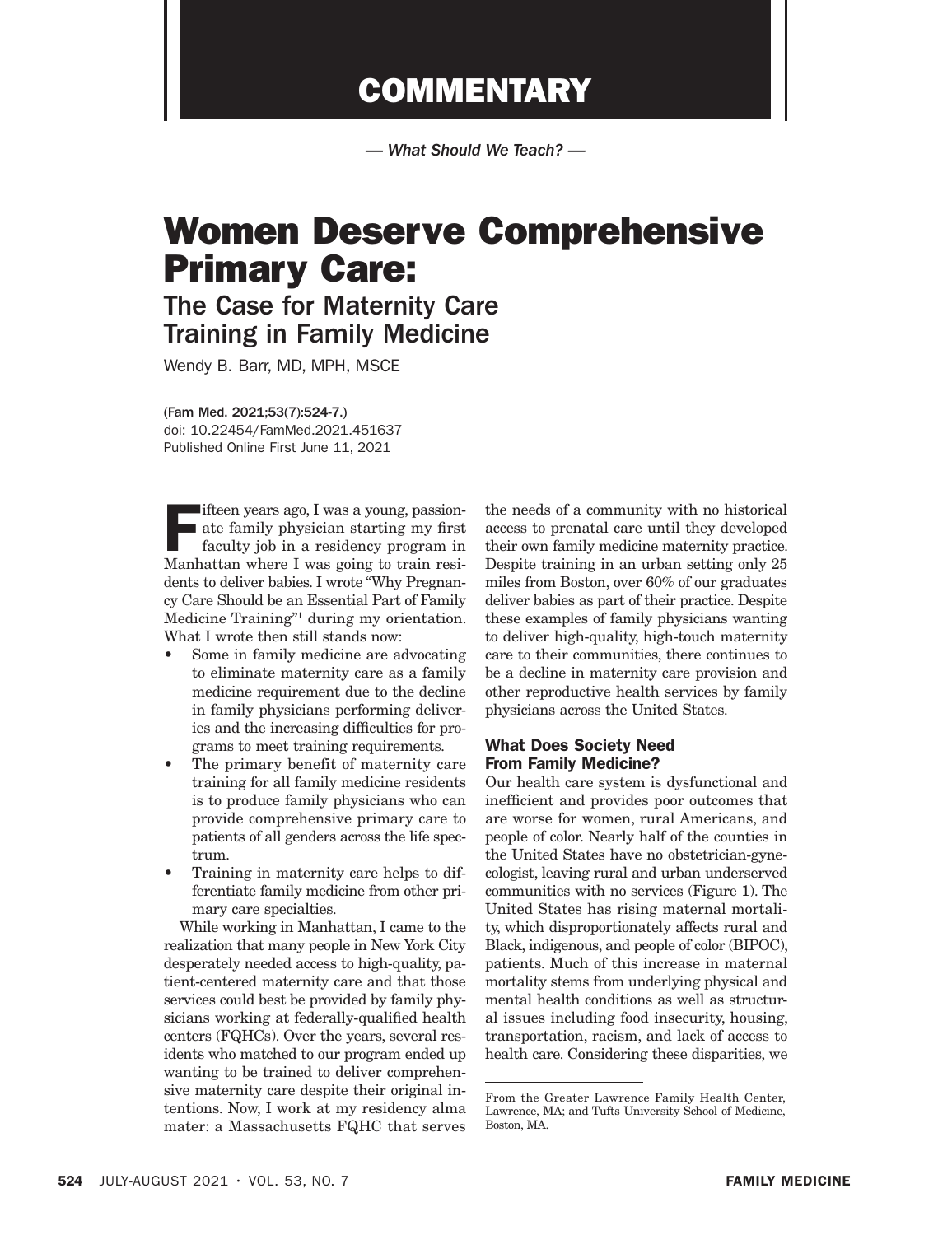

**Figure 1: Distribution of Obstetric Providers (Ob-Gyn and CNM) by US County, 2017** Figure 1: Distribution of Obstetric Providers (Ob-Gyn and CNM) by US County, 2017

must ask ourselves, "who provides primary 2014 ACGME Family. care for women?" Comprehensive primary care for women requires a physician who can care for women's most common health needs, which includes family planning, preventive health care for cancer and cardiovascular diseases, and perinatal health care. Ideally this includes the care of children as well, as many women (especially women of color) will seek care for their children rather than themselves.<sup>2</sup> Family medicine is poised to provide comprehensive primary care to all women and their children.

## What Should We Teach and How Should We Teach It?

While many within our specialty can agree on the societal need for more family physicians to be providing comprehensive primary care for women, many program directors face structural barriers within their institutions and communities to providing the necessary training. These challenges are real, but in order to improve the health outcomes of our communities, we need to push our institutions to be part of the solution, and training regulations are a critical tool to do this.

The crux of the controversy is that programs struggle with patient and procedure volumes and with finding faculty to teach residents these skills. After the adoption of the 2014 ACGME Family Medicine Requirements (which eliminated targeted numbers of deliveries), there has been a 22% decline in deliveries performed by family medicine residents. Based on several studies, $2-4$  the following factors are associated with graduates including maternity care in their practices and should guide our approach to creation of evidencebased requirements:

- Caring for prenatal patients in continuity during training;
- Significant labor and delivery experience;
	- Residents with more than 80 deliveries during training were significantly more likely to be performing deliveries in practice; and
- Family medicine role models training residents in maternity and newborn care.

### Recommendations for ACGME Requirements

The ACGME defines the floor for the minimum training that residency programs must provide, while the American Board of Family Medicine (ABFM) defines the minimal training required for individual physicians to be board certified. The idea of one minimum for the purposes of ACGME accreditation has been a barrier to the tiered training idea that has been promoted in the specialty<sup>3</sup> and reflects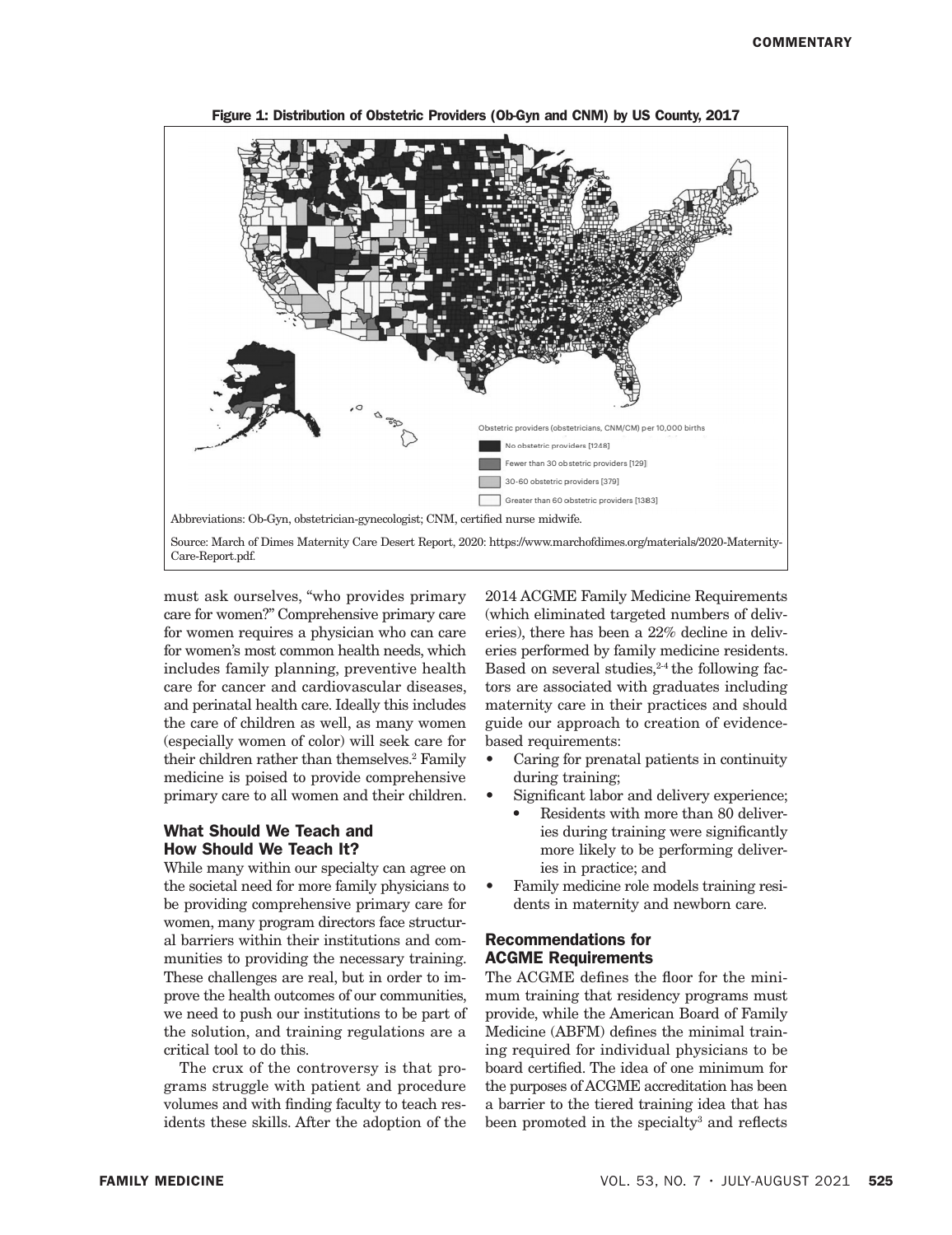somewhat the current reality. Unless the AC-GME is willing to provide flexible guidelines that reflect the current uneven need for comprehensive maternity care training, we will need to use variable pathways for focused practice recognition with the ABFM<sup>5</sup> to provide realistic training requirements for residents that will guide programs and health systems to trust in the competency of our graduates. Figure 2 gives my recommended language to the ACGME for new maternity care training requirements. Since maternity care is an essential component of women's health, these

recommendations reflect this, but also attempt to strike a balance with the reality of regional variations and emphasize training that enhances the care for all women, even if deliveries are not incorporated into future practice. I recommend minimum requirements for all programs that focus on attaining competences to care for all women in the outpatient setting, and additional requirements for enhanced training for competency in intrapartum care and surgical maternity care that would be recognized by the ABFM with focused practice recognitions. All programs have a minimum

#### Figure 2: Recommended ACGME Maternity Care Requirements

All residents must be competent to care for women who are pregnant including obtaining the following competencies:

- Diagnose pregnancy and manage early pregnancy loss including diagnosis of ectopic pregnancy, and options counseling.
- Low-risk prenatal care
- Care of common primary care conditions during pregnancy
- Postpartum care including screening and treatment for postpartum depression, breastfeeding support, and family planning

All residents must have documented attainment of the above competencies including completion of the following clinical experiences:

- Complete two months (or 200 hours) of training on labor and delivery. During these rotations residents must:
	- o Be involved in the labor management and perform at least 25 deliveries during this time (Core)
	- o Care for postpartum women (Core) including care for mother-baby pairs (detail)
- Care for pregnant women in the outpatient setting (core) with at least 150 encounters
	- o Must include routine prenatal care (core) including care of the same pregnant woman over time (detail)
- Care for postpartum women in the outpatient setting (core) with at least 15 encounters

All family medicine residencies are required to have at least one faculty member with privileges to provide intrapartum and newborn care in a hospital or birthing facility (Core).

Residents who plan to have the option to incorporate intrapartum maternity care and vaginal deliveries (and related procedures) must complete the following additional training:

• Complete at least four months (or 400 hours) of training on labor and delivery and perform or directly supervise at least 80 deliveries (with at least 50 vaginal deliveries)

Resident who plan to have the option to incorporate high risk maternity care and surgical deliveries must complete the following additional training:

- Complete at least seven months (or 700 hours) of training on labor and delivery
	- o Perform or directly supervise at least 80 vaginal deliveries (Core)
	- o Perform or directly supervise at least 100 cesarean deliveries as primary surgeon (Core)
		- At least 40 of these must be repeat cesarean sections (core)
- Care for low and high risk pregnant women in the outpatient setting with at least 250 encounters (core) of these at least 100 encounters including high-risk pregnancies (core)

Residency practice quality measures related to competency in maternity care include:

- proportion of patients initiating prenatal care in first trimester
- primary cesarean section rate
- proportion of postpartum mothers using only breastmilk to feed their infants at hospital discharge
- proportion of postpartum mothers screened for depression.